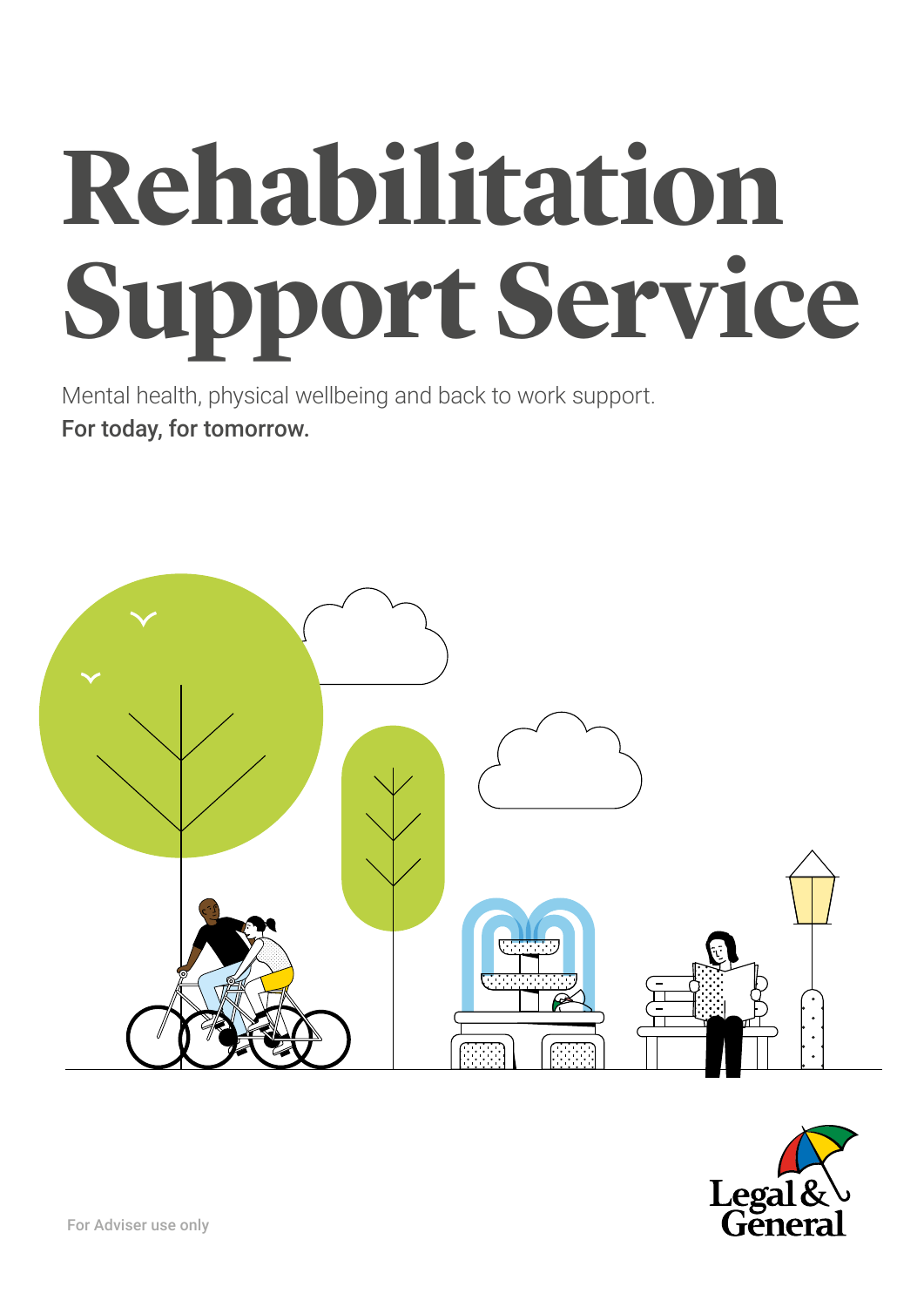#### Example conditions we can help with:

Our service helps your clients with a wide range of physical and mental health concerns to make sure symptoms aren't prolonged or prevent things from getting worse. We do this by offering:





- Tailored support and advice our experienced in-house medical team assess their needs
- Fast access to in-house healthcare professionals – we handle referrals so they can start treatment sooner
- A structured and phased approach we'll help them plan their return to work

**Expert** advice



If our in-house team cannot find the appropriate treatment, they may be able to put your clients in touch with one of our specialist partners, at no extra cost.

> • Structured and phased • Based on client's needs

And any treatment received won't affect their monthly benefit.

# **Helping your clients get back to good health and work**

# **What are the benefits?**

Faster return to work

Mental health







Arthritis

Cancer





Musculoskeletal pain

Heart conditions

Positive impact on mental and physical health

**Preventative** care for better outcomes





Return to work planning

|  | <b>How our service works</b> |  |
|--|------------------------------|--|
|  |                              |  |

|                            | <b>Early notification</b><br>The sooner we know about your client's<br>absence, the quicker we can help them<br>before symptoms get worse.                                                                                                               |  |  |  |  |
|----------------------------|----------------------------------------------------------------------------------------------------------------------------------------------------------------------------------------------------------------------------------------------------------|--|--|--|--|
|                            | Triage and assessment<br>Your client will speak to their claim handler<br>to discuss how their injury or psychological<br>difficulties could prevent a return to work.<br>Our Clinical Team will discuss the best<br>treatment options with your client. |  |  |  |  |
| their return to work plan. | <b>Rehabilitation</b><br>As treatment begins, we'll keep in touch<br>with your client to monitor their progress.<br>If treatment is successful, we'll discuss                                                                                            |  |  |  |  |
|                            |                                                                                                                                                                                                                                                          |  |  |  |  |
| protection claim:          | When to notify us of an income<br>4 week deferred period $-$ notify<br>within 2 weeks of absence<br>8, 13, 26 or 52 week deferred period<br>- notify within 4 weeks of absence                                                                           |  |  |  |  |
| :ment                      | <b>Illness</b><br>Injury<br>Mental health                                                                                                                                                                                                                |  |  |  |  |
| lical team                 | <b>Nurses</b><br>Physiotherapists<br>Occupational therapists                                                                                                                                                                                             |  |  |  |  |
| e and advice               | <b>Experienced health team</b><br>Help understanding treatment<br>Managing referrals<br>Support during claim                                                                                                                                             |  |  |  |  |

Rehabilitation Support Service is a feature of all our income protection products. **Available at no extra cost**, it gives your clients access to our in-house team of healthcare professionals, who'll support their quicker return to good health and work.

The key to better health is early intervention, which is why we're proud to be one of the few providers offering an in-house Clinical Team. The sooner we can start getting your client back to better health, the more successful their outcome is likely to be.



Our income protection goes further than just providing your clients with a monthly benefit, it can also help with maintaining good health and wellbeing.

Our Rehabilitation Support Service can give your clients better outcomes, in the case that they become ill or injured and unable to work.





#### Why rehabilitation matters